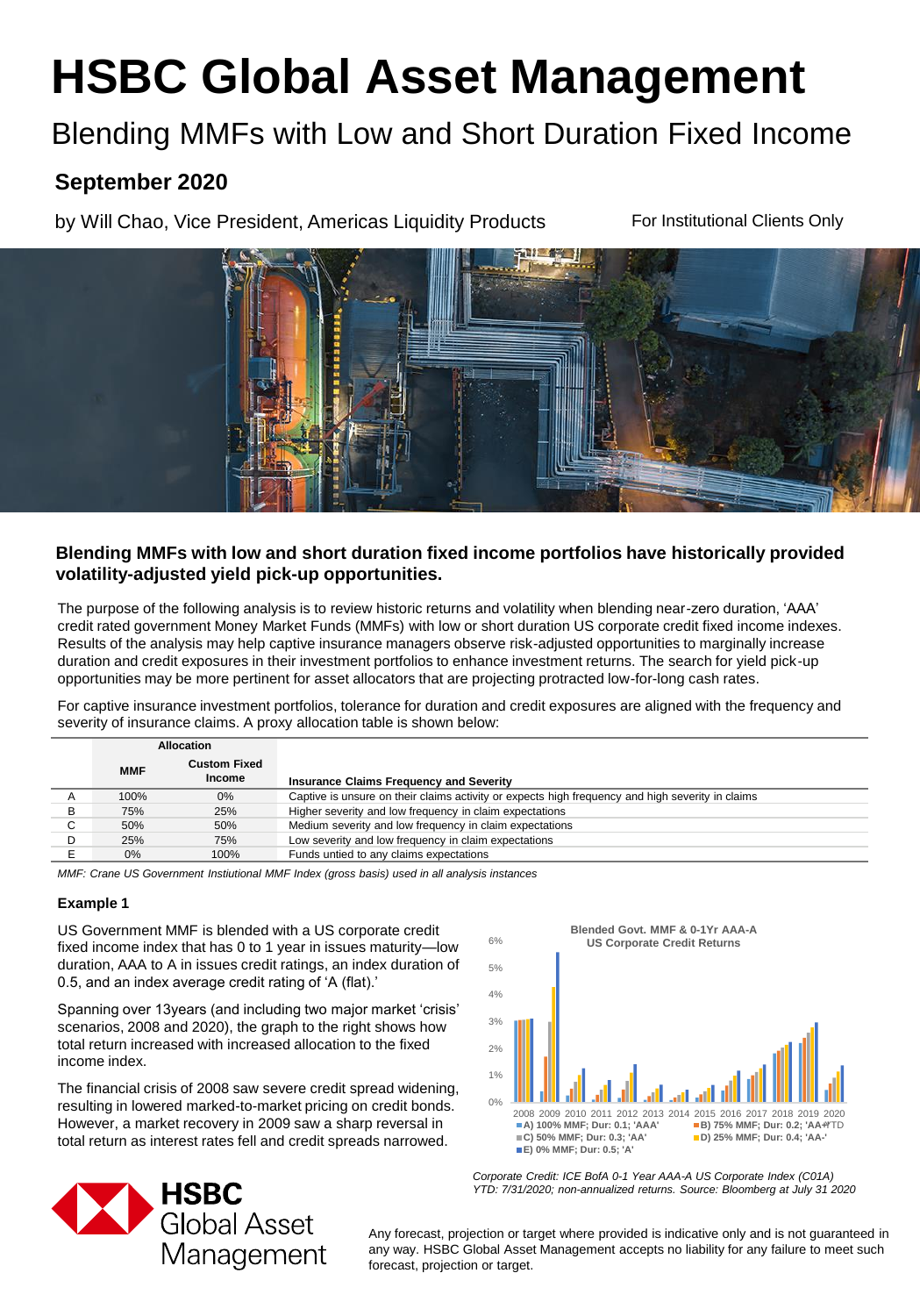#### **Example 2**

US Government MMF is blended with a US corporate credit fixed income index with a similar credit profile as in example 1, but maturities in the portfolio are from 1 to 3 years – short duration. The short duration fixed income index has duration of 1.8 (versus 0.5 in example 1).

The return dynamics begin to shift. Annual portfolio returns become more volatile. Here, in 2008, portfolios with a high concentration of the fixed income index resulted in negative annual returns. However, the reversal to positive returns in 2009 was also more pronounced, resulting in much higher returns as capital markets normalized.

Another difference occurs in 2018 where greater fixed income concentration resulted in incrementally lower portfolio returns due to an uncommon phenomenon where credit spreads widened while interest rates increased.

#### **Example 3**

Here we show the ability to create custom fixed income portfolios that can be blended with MMF allocations. Two fixed income portfolio indexes are combined for a median range portfolio duration to help manage volatility expectations.

Customization of fixed income portfolios allows investment risk profiles to be tailored, and therefore adds flexibility over MMF investments alone. Fixed income portfolio construction can be adjusted at any point during the investment lifespan to meet liquidity and credit profile needs.

Although in this example average portfolio credit quality migrates lower with greater fixed income concentration, custom fixed income portfolios can be constructed to maintain stable overall portfolio credit quality even with greater concentrations of fixed income.

Fixed income portfolios can be more risk diversified relative to MMFs. Diversification can be constructed across industry sector, geographic risk location, and issuer selection. Further, portfolios can be constructed with additional themes such as ESG commitments or low carbon score targeting.

#### **Exhibit A**

We illustrate total returns for the five portfolios described in example 3. Each portfolio begins 2008 at a market value of \$1,000. The market value is then tracked over time with reinvestment of coupon payments, re-investment of bond maturities, and portfolio marked-to-market.

Total return dispersions can be increasingly observed as portfolio assets are compounded.

Annualized returns from 1/1/2008 to 7/31/2020 are:

| 0.75% | $1.11\%$ | 1.47% | 1.83% | 2.18% |
|-------|----------|-------|-------|-------|

On a shorter and recent investment horizon, annualized returns from 1/1/2016 to 7/31/2020 are:

| 1 28% |  | 0/2 |
|-------|--|-----|



*Corporate Credit: ICE BofA 1-3 Year AAA-A US Corporate Index (C110) YTD: 7/31/2020; non-annualized returns. Source: Bloomberg at July 31 2020*



**Blended Govt. MMF & 0-3 Yr AAA-A** 





*Source: Bloomberg at July 31 2020*

Any forecast, projection or target where provided is indicative only and is not guaranteed in any way. HSBC Global Asset Management accepts no liability for any failure to meet such forecast, projection or target.

For institutional investor and financial advisor use only. Not for further distribution.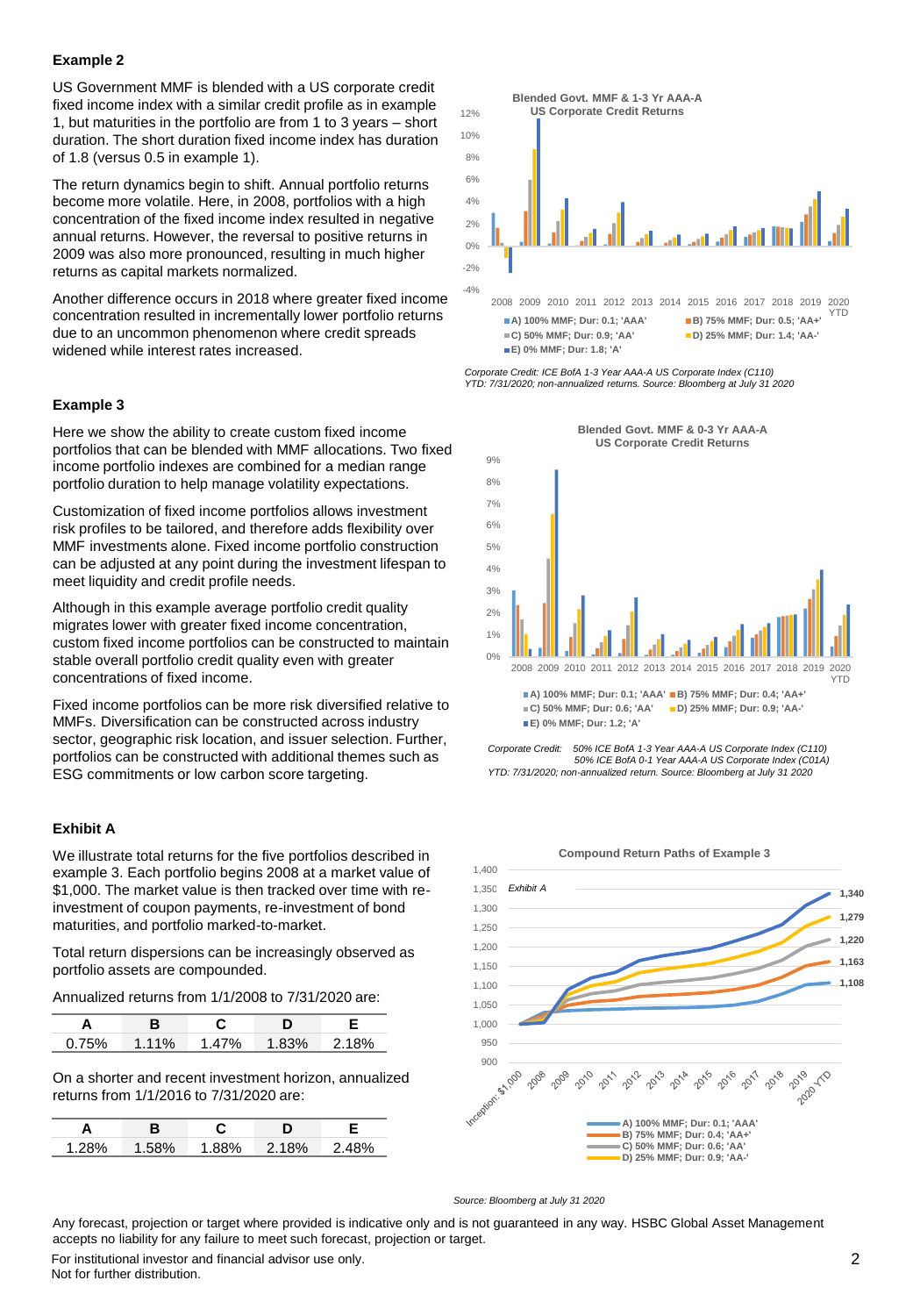#### **Summary**

Combining low or short duration fixed income portfolios with MMF allocations have historically provided regular yield pick-up opportunities with limited drawdown instances. Drawdown risks were tested against 2008 and 2020 financial market shocks.

In order to properly introduce additional portfolio duration and credit risk, the frequency and severity of insurance liability cash flows should be projected and actively refreshed. Doing so can allow for more optimized investment portfolio risk and return management.

#### **Additional data**

The data below examines fixed income index drawdown analysis at monthly time steps for more granular analysis.



| ICE BofA 0-1 Year AAA-A US Corporate Index<br>C01A |                 |             |                        |
|----------------------------------------------------|-----------------|-------------|------------------------|
| <b>Low Rank</b>                                    | <b>Drawdown</b> | <b>Date</b> | <b>Drawdown Months</b> |
|                                                    | $-1.75%$        | 09/30/2008  | 5                      |
| 2                                                  | $-0.38%$        | 03/31/2020  | 2                      |
| 3                                                  | $-0.27%$        | 09/30/2011  | 5                      |
| 4                                                  | $-0.17%$        | 05/31/2010  | 3                      |
| 5                                                  | $-0.04%$        | 12/31/2014  |                        |

| ICE BofA 1-3 Year AAA-A US Corporate Index<br>C <sub>110</sub> |                 |             |                        |  |
|----------------------------------------------------------------|-----------------|-------------|------------------------|--|
| <b>Low Rank</b>                                                | <b>Drawdown</b> | <b>Date</b> | <b>Drawdown Months</b> |  |
|                                                                | $-7.97\%$       | 10/31/2008  | 15                     |  |
| 2                                                              | $-1.45%$        | 03/31/2020  | 2                      |  |
| 3                                                              | $-0.93%$        | 09/30/2011  | 6                      |  |
| 4                                                              | $-0.55%$        | 02/28/2018  | 9                      |  |
| 5                                                              | $-0.48%$        | 06/30/2013  | 5                      |  |

| 50% C01A, 50% C110 |                          |             |                        |  |
|--------------------|--------------------------|-------------|------------------------|--|
|                    | <b>Low Rank Drawdown</b> | <b>Date</b> | <b>Drawdown Months</b> |  |
|                    | $-4.57%$                 | 10/31/2008  | 8                      |  |
| 2                  | $-0.91%$                 | 03/31/2020  | 2                      |  |
| 3                  | $-0.60%$                 | 09/30/2011  | 6                      |  |
|                    | $-0.41%$                 | 03/31/2008  |                        |  |
| 5                  | $-0.28%$                 | 05/31/2010  | 2                      |  |

*C01A: ICE BofA 0-1 Year AAA-A US Corporate Index*

*C110: ICE BofA 1-3 Year AAA-A US Corporate Index*

Source: Bloomberg. Any forecast, projection or target where provided is indicative only and is not guaranteed in any way. HSBC Global Asset Management accepts no liability for any failure to meet such forecast, projection or target.

For institutional investor and financial advisor use only. Not for further distribution.